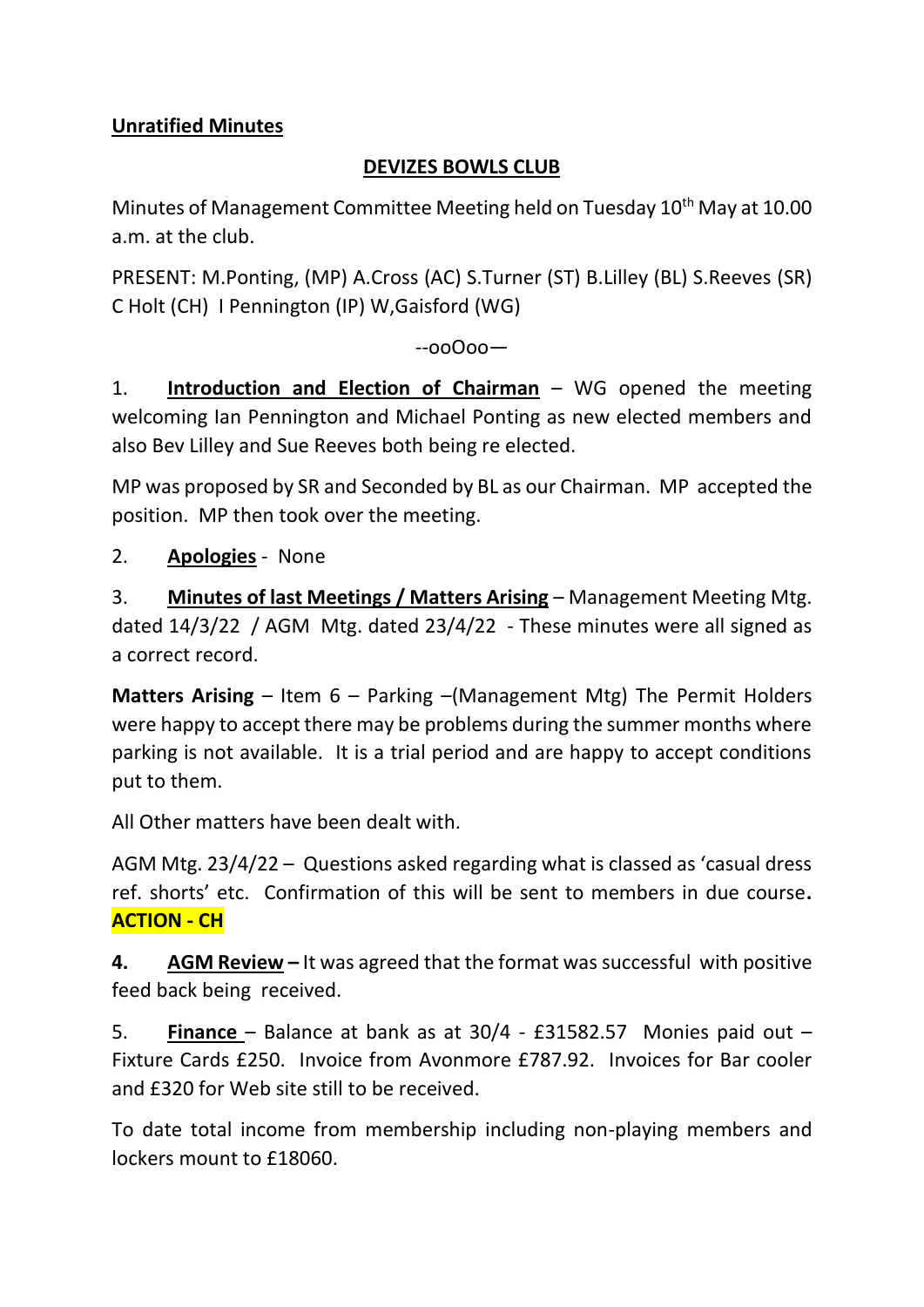ST reported that the Back bar Cabinet has now been purchased at a cost of £621.99. A big thank you to IP, Steve and Alison Brooks for their work with the installation.

A new Lock Box for keys is needed. Prices to be reviewed. Action - IP

BL reported that there are 129 Playing Members and 14 non-Playing members. 29 people attended the Open Day of which 26 signed up for coaching.

100 Club Draw  $-1^{st}$  Prize L.Schwartz £62.  $2^{nd}$  Prize  $-$  K.Nash £38 3 3rd Prize T.Miles £25.

IP has agreed to take on the role of Grounds Representative on the Management Committee and will liaise with Ken Curtis

6. **Catering** – After discussion on responsibilities of Catering Co-ordinator MP/CH to arrange a meeting with Lorna Heath to discuss way forward.

# ACTION MP/CH

It was agreed to reassess Mens Suppers for next season.

### 7. **Accident Book** – NTR

#### 8. **AOB**

(a) It was agreed for M.Alexander to purchase a large shrub and plaque to be placed in a pot and situated on the far right had corner of the bottom green in memory of Michael Alexander.

(b) WG read letter sent to Trefor Jones from Management Committee

© Request for donation towards Nigel Morgan's expenses. He is representing England in Australia. £50 was agreed ACTION - AC.

(d) Constitution – As soon as Bowls England issue their updated Draft Consitution, Geoff Woollan and ST will commence work on this document with a view of bringing the finished document to the AGM next year.

(e) Any member contemplating holding a function involving bowls and food must show respect to both the Bowls Committee and Management before going ahead.

(f) Use of Board – IP to discuss with Ken Curtis the way forward ref. who, what and when information to be entered on Rink Board. **ACTION IP/Ken Curtis**